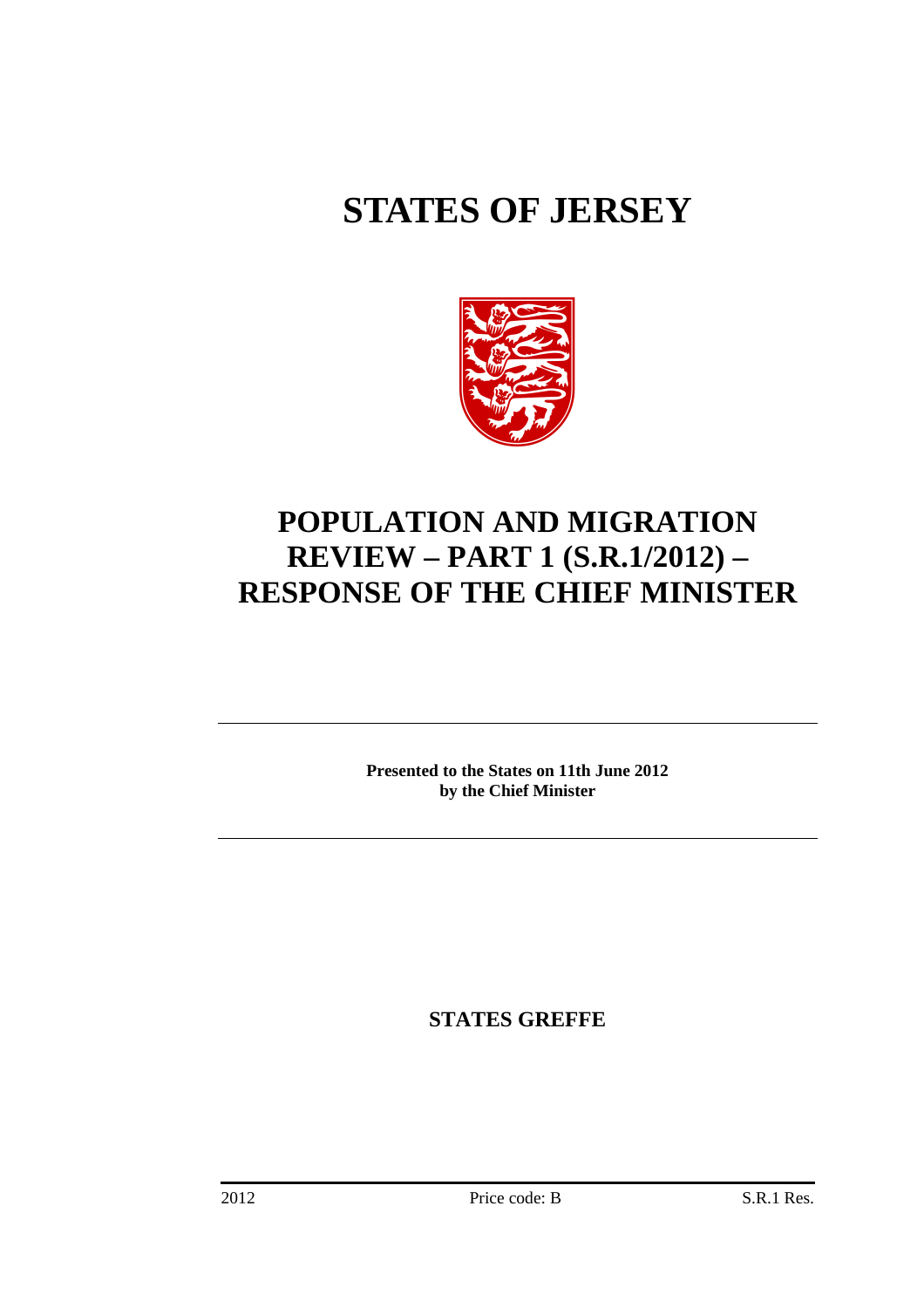# **POPULATION AND MIGRATION REVIEW – PART 1 (S.R.1/2012) – RESPONSE OF THE CHIEF MINISTER**

| <b>Ministerial Response to:</b>          | S.R.1/2012                                      |
|------------------------------------------|-------------------------------------------------|
| <b>Ministerial Response required by:</b> | 6th June 2012                                   |
| <b>Review title:</b>                     | <b>Population and Migration Review – Part 1</b> |
| <b>Scrutiny Panel:</b>                   | <b>Corporate Services</b>                       |

### **Introduction**

It is accepted that a new regime to control immigration is required, and this is why the new Control of Housing and Work (Jersey) Law 201- was developed and is being introduced as a significant improvement in efficiency and effectiveness. While developing the new Law, the long standing Housing and Regulation of Undertakings and Development Laws were applied to their proper extent within the prevailing constraints.

## **Findings**

|                | <b>Findings</b>                                                                                                                                                                                                                                                                   | <b>Comments</b>                                                                                                                                                                                                                                                                                                                                |  |  |
|----------------|-----------------------------------------------------------------------------------------------------------------------------------------------------------------------------------------------------------------------------------------------------------------------------------|------------------------------------------------------------------------------------------------------------------------------------------------------------------------------------------------------------------------------------------------------------------------------------------------------------------------------------------------|--|--|
| 1              | The 2011 Census results called into<br>question the Population Policy agreed in<br>2009 and the capacity to control inward<br>migration.                                                                                                                                          | It is accepted that a new regime to<br>control immigration is required. This is<br>why the new Control of Housing and<br>Work (Jersey) Law 201- is being<br>introduced. The new Law will be more<br>effective, but we also monitor its<br>effectiveness<br>and provide<br>further<br>enhancements as required to ensure<br>objectives are met. |  |  |
| $\overline{2}$ | The 2011 Census was conducted in an<br>efficient and robust manner and evidence<br>to date suggests that the significant<br>increase in the population figures results<br>from the failings of our current control<br>mechanisms.                                                 | As above.                                                                                                                                                                                                                                                                                                                                      |  |  |
| 3              | The reconciliation of the 2011 Census<br>results by the Statistics Unit will help to<br>provide more accurate annual updates.<br>However, it will not resolve the issue of<br>measuring migration to and from the<br>Island and a degree of uncertainty will<br>therefore remain. | The<br>Population Register as<br>being<br>introduced under the new Control of<br>Housing and Work (Jersey) Law 201-<br>will provide the assurance needed in this<br>regard.                                                                                                                                                                    |  |  |
| $\overline{4}$ | The Statistics Unit will not have<br>completed a revised Population Model<br>before December 2012.                                                                                                                                                                                | Agreed.                                                                                                                                                                                                                                                                                                                                        |  |  |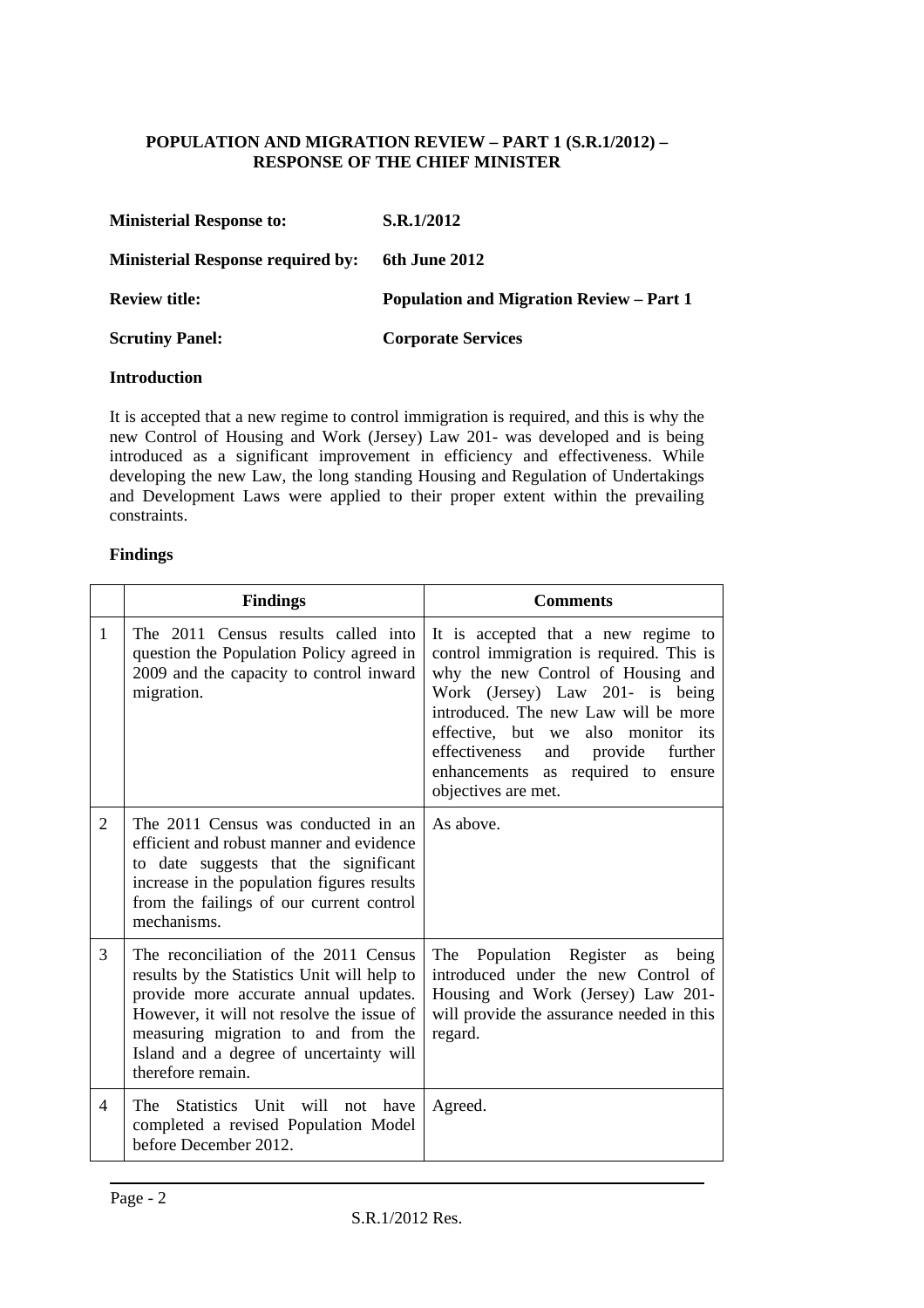| 5              | The current Population Policy<br>was<br>adopted on the basis that new population<br>mechanisms<br>would<br>control<br>be<br>implemented. However,<br>those<br>new<br>mechanisms are still not in place.                                                         | The new Control of Housing and Work<br>(Jersey) Law 201- is currently with Privy<br>Council and the objective is to have the<br>Law appointed by the States Assembly<br>in September, 2012.                                                                                                                                                                                                                                                                                                                                                                                                                                                                                                                                                                                       |  |  |
|----------------|-----------------------------------------------------------------------------------------------------------------------------------------------------------------------------------------------------------------------------------------------------------------|-----------------------------------------------------------------------------------------------------------------------------------------------------------------------------------------------------------------------------------------------------------------------------------------------------------------------------------------------------------------------------------------------------------------------------------------------------------------------------------------------------------------------------------------------------------------------------------------------------------------------------------------------------------------------------------------------------------------------------------------------------------------------------------|--|--|
| 6              | There must be a full understanding of the<br>difference between the 2011 Census<br>results<br>and<br>previous<br>population<br>predictions before a debate on the new<br>Population Policy can take place.                                                      | Agreed.                                                                                                                                                                                                                                                                                                                                                                                                                                                                                                                                                                                                                                                                                                                                                                           |  |  |
| $\overline{7}$ | A delay in the debate on population<br>policy is unfortunate given that it<br>impacts upon other policy matters:<br>housing,<br>education,<br>employment,<br>economic growth and infrastructure – all<br>of which will be covered in the new<br>Strategic Plan. | Agreed. However, it is important that<br>any debate on population be informed by<br>accurate data and having engaged fully<br>with the public. It is therefore incumbent<br>to await the full analysis of the census<br>data, including annualised net migration<br>data, and a robust population model<br>thereon, and to progress other policy<br>areas in so far as is practical and<br>reasonable in the meantime.                                                                                                                                                                                                                                                                                                                                                            |  |  |
| 8              | If the current population trends continue<br>then the population limit of 100,000, set<br>by the current Population Policy, will<br>soon be breached.                                                                                                           | The Chief Statistician has estimated<br>$\bullet$<br>that in $7 - 8$ years the population<br>will exceed 100,000 through natural<br>population growth.<br>In addition, the level of net inward<br>or outward migration obviously<br>directs the size of the population.<br>The Statistics Unit are currently<br>annualised<br>working<br>net<br>on<br>immigration which will provide a<br>range of scenarios around population<br>size to support future population<br>policies and actions.<br>In the meantime, the Strategic Plan<br>very clear in<br>stating<br>that<br><i>is</i><br>permissions for non locally qualified<br>staff will be limited, and $1(1)(i)$<br>permissions will only be granted<br>where high economic or social value<br>is compellingly demonstrated. |  |  |
| 9              | Although the Chief Minister has stated<br>that he would like to see the population<br>constrained to 100,000, the Council of<br>Ministers has yet to decide on whether<br>the new population policy should include<br>a set population limit                    | The new Population Policy will be based<br>on thorough consultation and analysis,<br>consideration<br>by<br>Council<br>the<br>οť<br>Ministers, and ultimately the approval of<br>the States Assembly. In the meantime,<br>the Chief Minister has expressed a view<br>consistent with the 2009 decision of the<br><b>States Assembly.</b>                                                                                                                                                                                                                                                                                                                                                                                                                                          |  |  |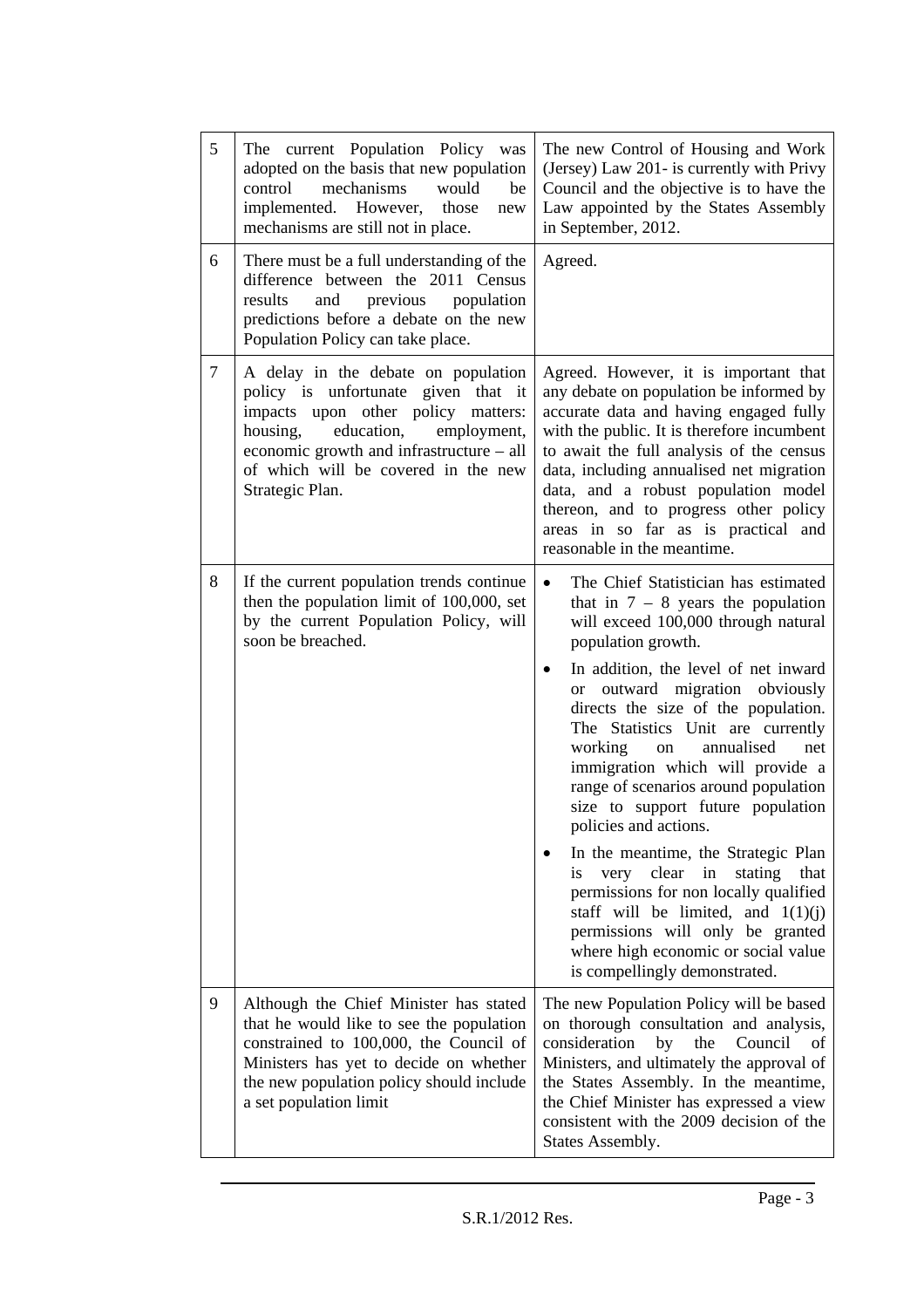| Further work on the granting, renewal<br>removal of licenses<br>and<br>by the<br>Population Office is required in order<br>that a full<br>understanding of<br>the<br>employment position in Jersey, and the<br>impact of inward migration, can be<br>developed. | The new Law will be supported by new<br>processes and importantly, new systems<br>to enable a fuller range of statistics to be<br>readily produced.                                                                                                                                                                                                         |
|-----------------------------------------------------------------------------------------------------------------------------------------------------------------------------------------------------------------------------------------------------------------|-------------------------------------------------------------------------------------------------------------------------------------------------------------------------------------------------------------------------------------------------------------------------------------------------------------------------------------------------------------|
| In order to have managed the population<br>more effectively, measures should have<br>been taken earlier to address high levels<br>of inward migration to the Island.                                                                                            | The current Laws have been applied to<br>their full extent to support States<br>objectives as the economic situation has<br>changed, alongside bringing forward a<br>new Law and new systems to support<br>more effective migration controls.                                                                                                               |
| The Statistics Unit will need to validate<br>the Population Register before it can be<br>relied upon as a rolling measure of<br>Jersey's population.                                                                                                            | Agreed.                                                                                                                                                                                                                                                                                                                                                     |
| Until the Population Register is complete<br>and mature, 2 sets of population statistics<br>will be available, thereby increasing the<br>risk of confusion when discussing<br>population policy.                                                                | Only one set of population statistics will<br>be produced – by the Statistics Unit.                                                                                                                                                                                                                                                                         |
| Until such time as the register is<br>operational and has been validated, any<br>population policy that sets overall<br>population<br>limits is likely<br>be<br>to<br>frustrated and runs the risk of failure.                                                  | It is clearly the case that a Population<br>Register informs<br><b>MAG</b><br>the<br>and<br>Population Office in making appropriate<br>and effective business licensing and<br>housing decisions and is an essential<br>component of an effective regime.<br>However, in the meantime, the approach<br>contained in the Strategic Plan is being<br>applied. |
| The<br>Chief Minister has begun to<br>consider whether qualification for access<br>to work should be extended from 5 years<br>to 10 years.                                                                                                                      | Agreed.                                                                                                                                                                                                                                                                                                                                                     |
| Delivery of the population policy will<br>the<br>effectiveness<br>depend<br>upon<br>of<br>migration controls. There must be clarity<br>as to the responsibility for those controls<br>and accountability for their success.                                     | Agreed.                                                                                                                                                                                                                                                                                                                                                     |
|                                                                                                                                                                                                                                                                 |                                                                                                                                                                                                                                                                                                                                                             |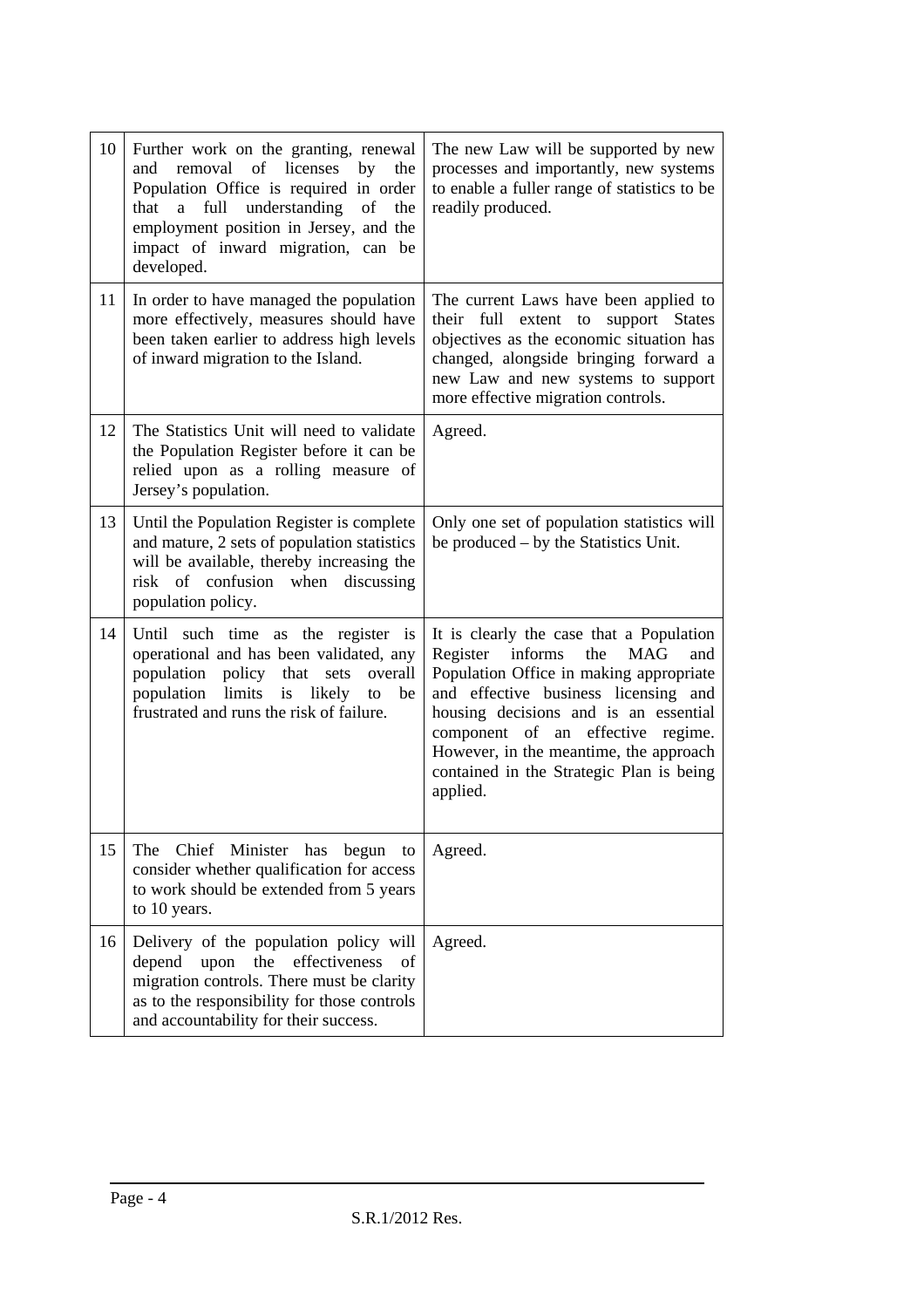### **Recommendations**

|                | <b>Recommendations</b>                                                                                                                                                                                                                                                                                                                                                                                                                                 | <b>To</b> | Accept        | <b>Comments</b>                                                                                                                                                                                               | <b>Target date of</b><br>action / |
|----------------|--------------------------------------------------------------------------------------------------------------------------------------------------------------------------------------------------------------------------------------------------------------------------------------------------------------------------------------------------------------------------------------------------------------------------------------------------------|-----------|---------------|---------------------------------------------------------------------------------------------------------------------------------------------------------------------------------------------------------------|-----------------------------------|
|                |                                                                                                                                                                                                                                                                                                                                                                                                                                                        |           | <b>Reject</b> |                                                                                                                                                                                                               | completion                        |
| $\mathbf{1}$   | The Chief Minister should<br>undertake a fundamental<br>review of the structure of<br>the Population Office and,<br>in particular, examine the<br>compliance<br>and<br>enforcement function and<br>licence allocation.                                                                                                                                                                                                                                 |           | Accept        | The new Law will be<br>by<br>supported<br>new<br>processes and importantly,<br>new systems to include<br>providing a more robust<br>and effective compliance<br>regime utilising the new<br>powers available. | September,<br>2012                |
| $\overline{2}$ | Given<br>that<br>the<br>current<br>mechanisms<br>control<br>are<br>failing, the Chief Minister<br>should<br>that<br>ensure<br>a<br>comparison is undertaken<br>the<br>between<br>annual<br>population updates and the<br>numbers<br>of<br>locally<br>qualified and non-locally<br>qualified licenses that are<br>allocated.<br>Furthermore,<br>these findings should be<br>published in a report and<br>presented to the States on<br>an annual basis. |           | Accept        |                                                                                                                                                                                                               | December,<br>2012                 |
| 3              | At least 3 months before<br>the debate on Population<br>Policy, the Chief Minister<br>should request the Chief<br>Statistician to provide his<br>view on when the Register<br>will be statistically viable<br>as a rolling measure of the<br>Island's population.                                                                                                                                                                                      |           | Accept        |                                                                                                                                                                                                               | April, 2013                       |
| $\overline{4}$ | The Chief Minister should<br>advise the States Assembly<br>during the debate on the<br>new Strategic Plan about<br>any increases plans<br>to<br>the<br>qualification<br>extend<br>period for access to work.                                                                                                                                                                                                                                           |           | N/A           | The Strategic Plan debate<br>has taken place.                                                                                                                                                                 |                                   |